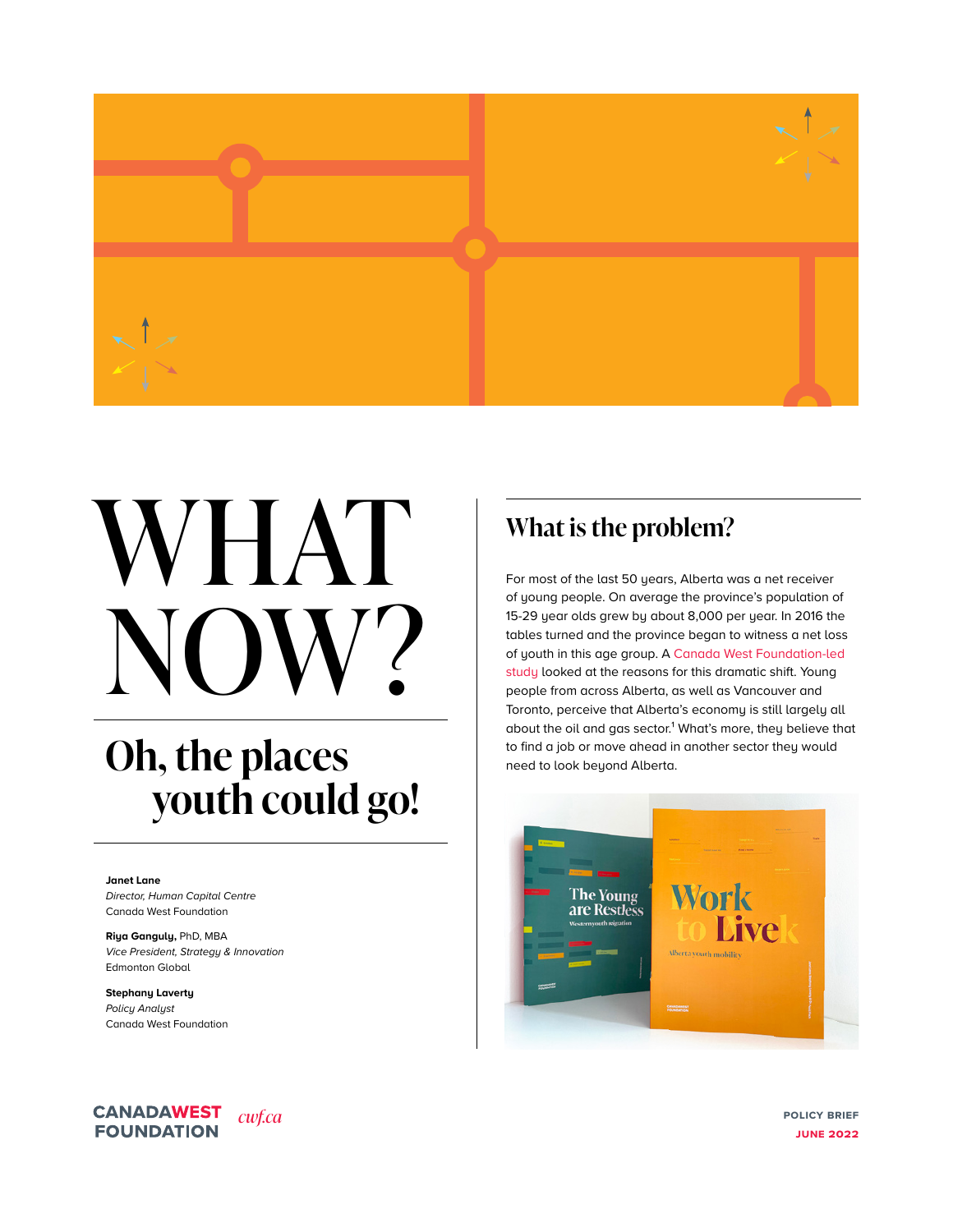

**At the end of Q1 2022**  $\Omega$ **of Alberta's 86,000 vacant jobs were in sectors other than oil and gas**

**More than a third (31,500) of those jobs offered between**

**\$25-\$30 per hour**

**While there is no doubt that oil and gas is still the leading contributor to the Alberta GDP, at the end of Q1 2022, 96 per cent of Alberta's 86,000 vacant jobs were in sectors other than oil and gas. Of those jobs, more than a third (31,500) offered between \$25 and \$30 per hour. Investment in Alberta's economy has diversified since the fall of oil prices in 2014, and young talent is desperately needed in sectors as diverse as clean energy, life-sciences, agri-food, film and television and artificial intelligence. While many well-paying jobs are available for post-secondary graduates, 58,000 jobs that do not require more than high-school graduation, and pay an average of about \$20 per hour, were available at the end of Q1, 2022.** 

**To encourage youth to choose Alberta as a place to build their future, they need a more accurate perception of the province and the vast array of career opportunities available.**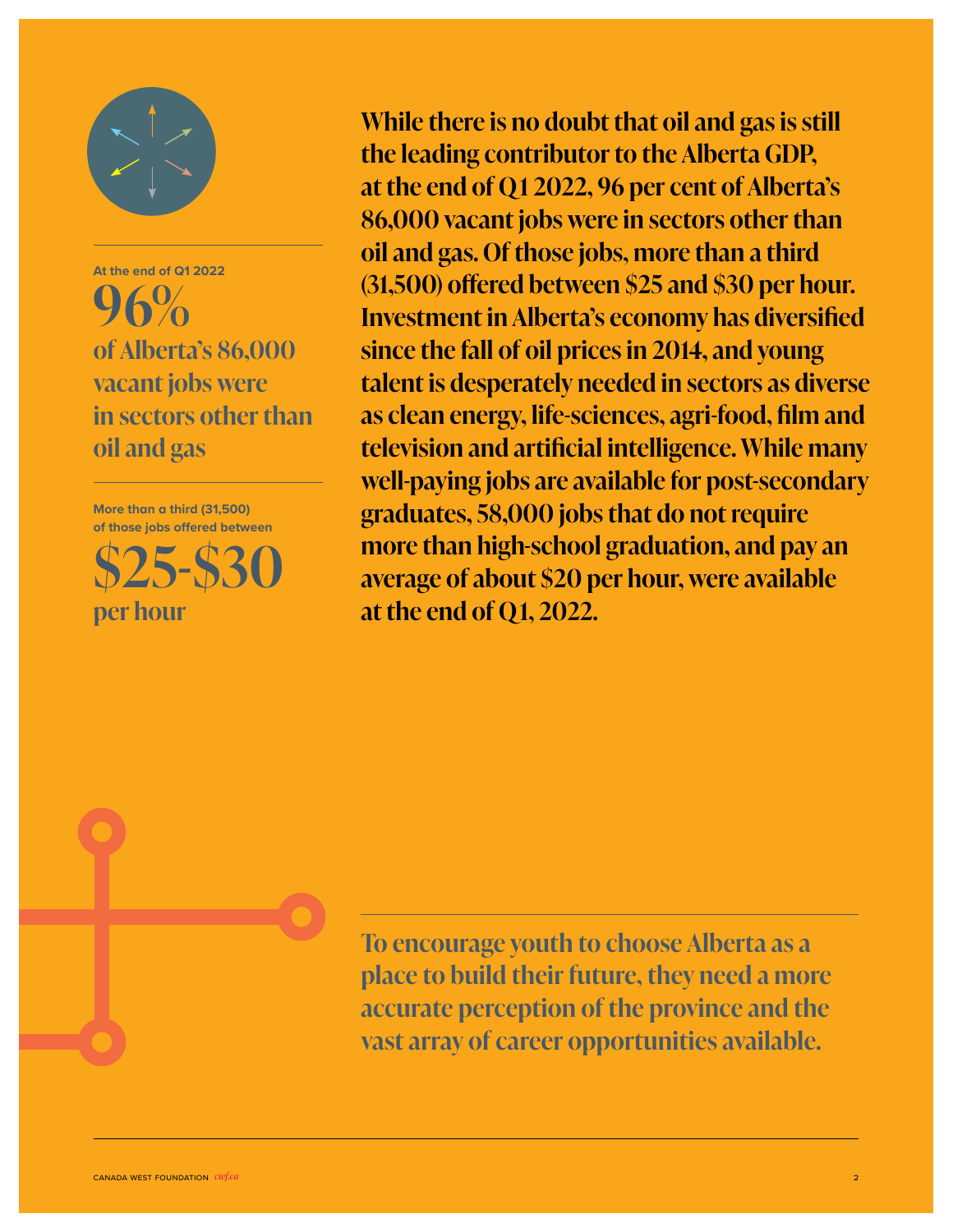## **What is the solution?**

Youth move for a variety of reasons, but the main driver is economic – they seek good or better job opportunities and career prospects. It will take a concerted effort by multiple stakeholders to reverse the recent trend and attract youth back to the province by addressing the perception that Alberta's economy continues to be dominated by the traditional oil and gas sector. Alberta's government and post-secondary institution leaders, guidance and career counsellors, and employers in all sectors can all take part in the effort to communicate the breadth and depth of opportunities in the province that are available for youth. Other thoughts about this communication include:

- Present information in youth-friendly ways on media used by youth.
- Provide information about career choices to young people long before they make the post-secondary choices that seed their early career opportunities.
- Help youth build an understanding of themselves and the competencies needed to succeed in the multitude of available (and coming) jobs.
- Make quality early work-integrated learning experiences available for all youth.
- Improve labour market information (LMI) so stakeholders can access real-time data about current and future labour demand in the Alberta job market and what steps must be taken to ensure an ample supply of talent.

**The cleaning and greening of the oil & gas sector** 

**is not the only reason youth should be attracted to Alberta. There are many sectors that provide good career choices and offer meaningful work and the means to build a good life.**

## **Youth perceptions & reality**

In 2021, Canada West Foundation and its partners held 12 focus groups and surveyed 2,000 younger adults in Alberta, Vancouver and Toronto. Respondents in the study's focus groups emphasized concerns about and a commitment to combating climate change and prioritized the reduction of fossil fuel consumption. Additionally, those in the focus groups consistently estimated that around 40 per cent of Albertans work directly in oil and gas extraction.<sup>2</sup> When asked to describe Alberta, 29 per cent of those outside Alberta, and 18 per cent of Albertan respondents, named oil and gas first.<sup>3</sup> In reality, the mining and oil and gas extraction industry made up 6.2 per cent of total employment in 2021.<sup>4</sup>

In 2022, the sector faces increased hiring challenges with "[l]abour demand outstripping labour supply," and 3,400 unfilled positions according to PetroLMI's *Careers in Energy*.⁵ Several factors are on the minds of people as they consider the sector's career opportunities. In addition to the environmental concerns of youth, PetroLMI also cites concerns over job stability given the cyclical and seasonal nature of the sector citing commodity price drops as reasons older workers are hesitant to return to or enter the sector.<sup>6</sup>

Oil and gas will be part of the Alberta economy for decades, but the sector is transforming into a cleaner and greener industry than it was when the youth of today's parents began their careers in the sector. One example of this is that oilsands producers have committed to achieving net zero greenhouse gas emissions in their operations by 2050, mostly through the use of carbon capture, utilization and storage infrastructure. Two U.S.-based EY studies from 2017 found that 56 per cent of youth view oil and gas to be their parents' fuel and 62 per cent stated they have no interest in working within the energy sector. The environmental concerns expressed by youth and many others are being addressed in Alberta.<sup>7</sup>

The cleaning and greening of the oil and gas sector is not the only reason youth should be attracted to Alberta. There are many sectors that provide good career choices and offer meaningful work and the means to build a good life. Some of these are spotlighted in the following infographic, which covers only a portion of the exciting developments in the Alberta economy.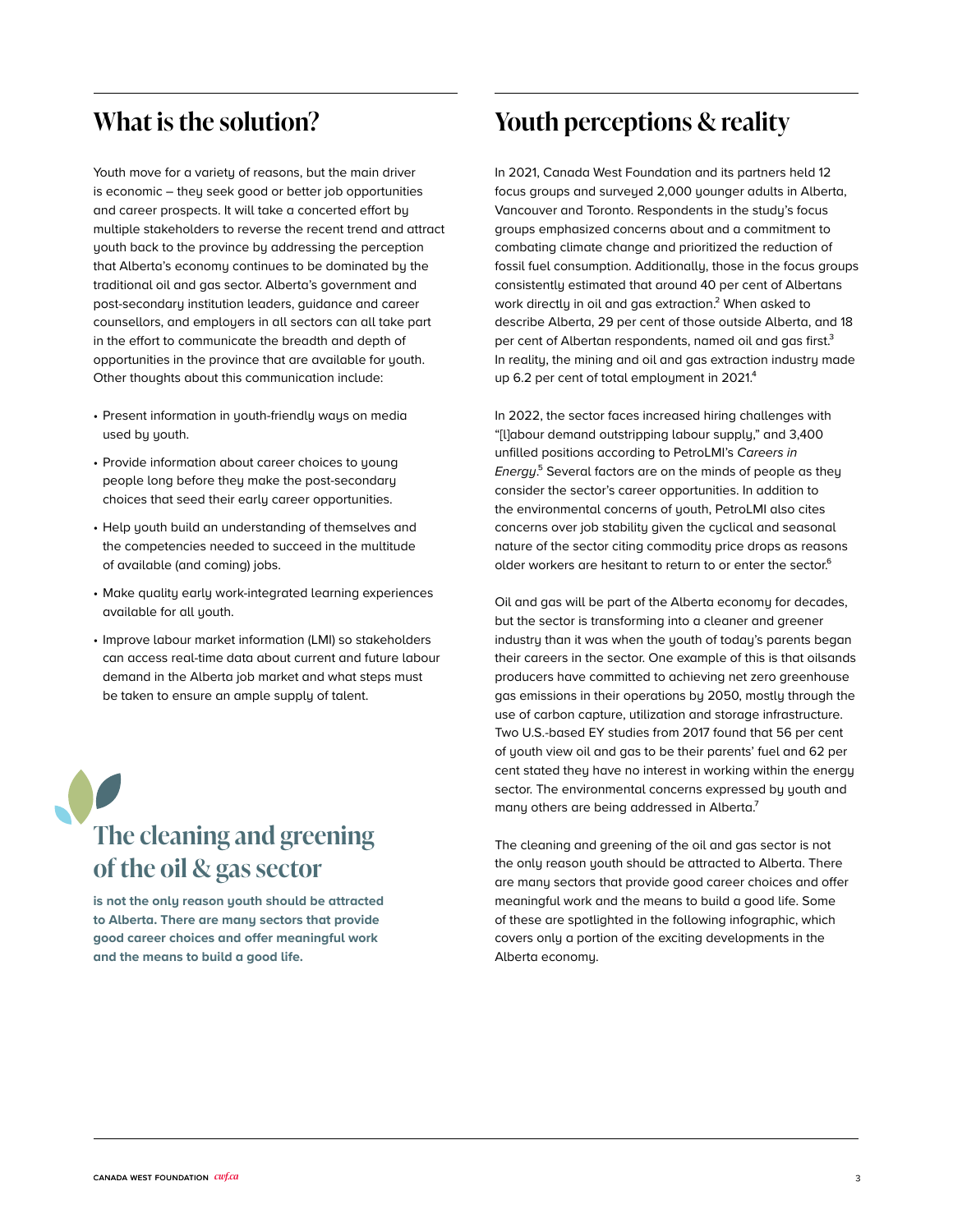## **The places youth could go**

## Opportunities in Alberta's diversified economy

## Artificial Intelligence (AI) & High Tech

**SNAPSHOT** 

#### 3,083 technology companies are now headquartered<br>in Alberta

149% increase since 2018

• 80% in industry have a Master's & over 40% PhDs

• 6,478 new tech degree grads needed in Edmonton area today

#### FUTURE OUTLOOK

The Government of Alberta's Technology & Innovation Strategy sector goals for 2030 include:

- 20,000 new jobs • \$5 billion more in annual revenue
- Research and commercialization priorities are:

• Energy, minerals and clean-tech

- Agriculture
- Health and disease prevention
- Emerging technologies

#### IN-DEMAND JOBS/EDUCATION

- PhD level software and web developers or architects
- MBA level business experts
- Undergrad/MSC level developers specialized in AI/Machine learning systems

#### LOCAL EXAMPLES

[Edmonton's Alberta Machine Intelligence](https://www.amii.ca/)  [Institute](https://www.amii.ca/) (Amii) is one of three centres partnered on the Pan-Canadian AI strategy

Robotics supply chain company [Attabotics](https://www.attabotics.com/) is based out of Calgary and provides warehouse solutions

canada west foundation west foundation **control with the control west foundation**  $\mathbf{r}$ Data analytics company [Hölmetrics](https://www.holmetrics.com/) uses machine learning and AI to measure organizational wellness

## Life Sciences

**SNAPSHOT** 

25% of companies started in last

59.1% of companies started last 6 years

60% of Alberta's life science companies are in metro Edmonton

FUTURE OUTLOOK

- By 2029 BC/AB staff shortages in manufacturing, logistics, marketing and management
- Business and sales development hardest to fill in Alberta so not just science degrees needed

#### IN-DEMAND JOBS/EDUCATION

**32.6%** Bachelor's

**23.7%** Master's

**25%** PhD's

 **Demand for advanced degrees going up**

#### LOCAL EXAMPLES

[Li Ka Shing Institute of Virology](https://www.ualberta.ca/li-ka-shing-institute-virology/index.html) and the [Applied](https://www.ualberta.ca/li-ka-shing-institute-virology/li-ka-shing-applied-virology-institute/index.html)  [Virology Institute](https://www.ualberta.ca/li-ka-shing-institute-virology/li-ka-shing-applied-virology-institute/index.html) in Edmonton

University of Calgary's [Life Sciences Innovation](https://research.ucalgary.ca/innovation/ecosystem/life-sciences-innovation-hub)  [Hub](https://research.ucalgary.ca/innovation/ecosystem/life-sciences-innovation-hub) provides space for researchers to build lifesciences companies and get products to market

[Allos BioScience](https://www.allosbioscience.com/) in Lethbridge builds custom research and diagnostic biosensors

110 life science companies in **Calgary** 



### **Healthcare**

#### **SNAPSHOT**

- The pandemic caused a backlog of people seeking healthcare education and students waiting for practicums
- Alberta and other provinces are adding seats

#### FUTURE OUTLOOK

Retirements of health care workers and health needs of an aging population will increase demand for health care workers

> 9,644 additional nurses aides AND other support staff by 2028

#### IN-DEMAND JOBS/EDUCATION

#### **By 2028 Alberta needs an additional:**

- 3,162 licensed practical nurses
- 2,885 registered nurses and registered psychiatric nurses
- 1,762 medical laboratory technicians and pathologists' assistants
- 1,214 medical administrative assistants

#### LOCAL EXAMPLES

Edmonton-based [Alberta Diabetes Institute](https://www.ualberta.ca/alberta-diabetes/index.html) is Canada's largest standalone diabetes research facility

[Health Technology Commercialization Hub](https://brightsquid.com/pages/hatch) is a Calgary-based health technology accelerator

[Alberta Health Services](https://www.albertahealthservices.ca/) (AHS) is the largest integrated provincial health care system in the country

2 years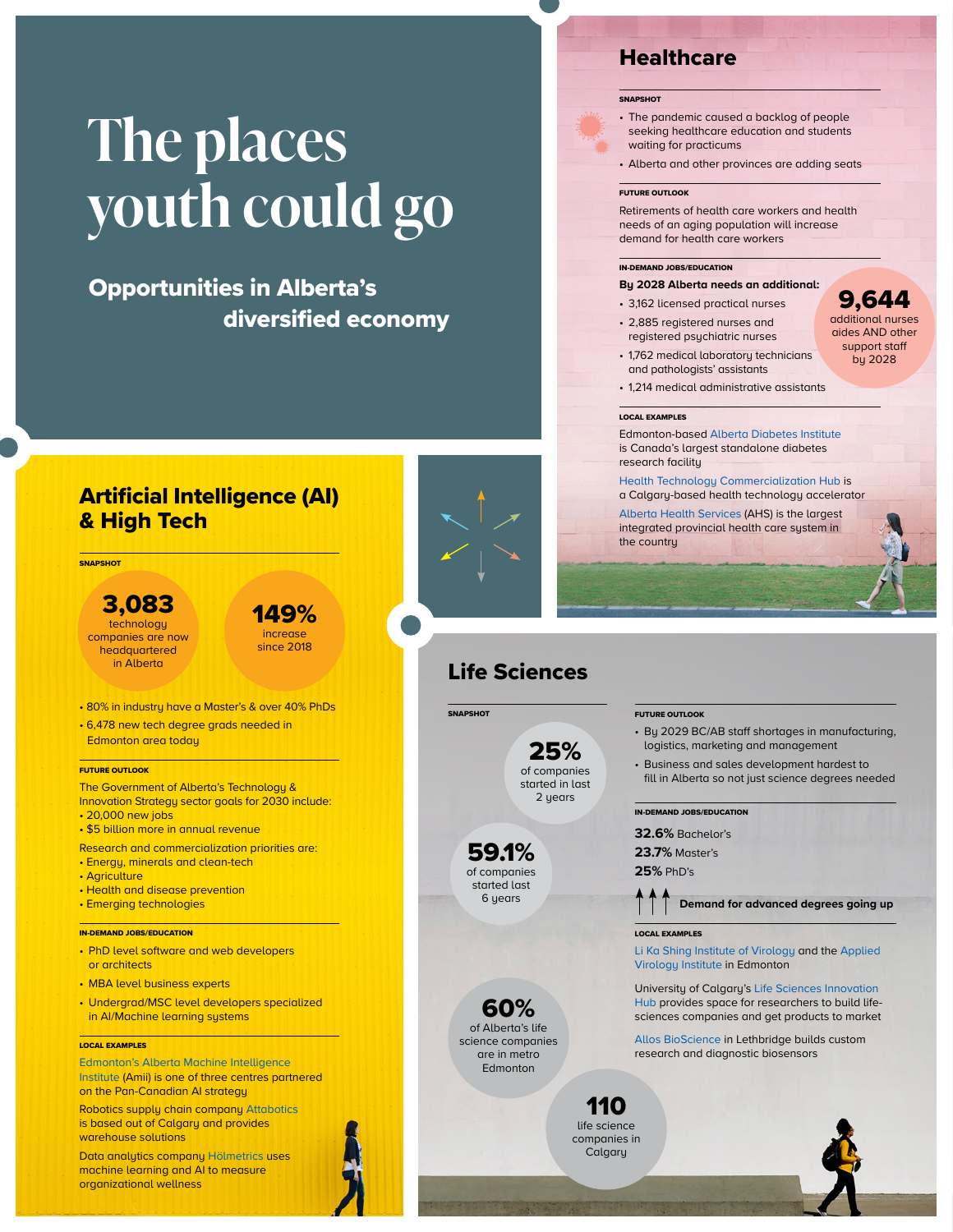## Live & Play in Alberta

**In 2022, Edmonton and Calgary ranked in the [top 10 most affordable cities](http://www.demographia.com/dhi.pdf) in the world**

**Edmonton and Calgary both made the [top 100](https://www.bestcities.org/rankings/worlds-best-cities/)  [world's best cities](https://www.bestcities.org/rankings/worlds-best-cities/) to live and visit**

**Alberta has 6 UNESCO [World Heritage Sites](https://www.pc.gc.ca/en/culture/spm-whs/sites-canada), the most of any province**

**Edmonton is home to the [largest connected](https://exploreedmonton.com/attractions-and-experiences/north-saskatchewan-river-valley)  [urban parkland](https://exploreedmonton.com/attractions-and-experiences/north-saskatchewan-river-valley) in North America while Calgary has the [most sunny days](https://www.worldatlas.com/articles/the-sunniest-cities-in-canada.html) in the country**

**[Banff National Park](https://www.pc.gc.ca/en/pn-np/ab/banff) is Canada's oldest national park while [Jasper National Park](https://www.pc.gc.ca/en/pn-np/ab/jasper) is the country's largest**

## Food & Agriculture

#### **SNAPSHOT**

- 57,195 Alberta farm operators in 2021
- 37.9% of farm operators in Alberta are under the age of 54. 8.34% under the age of 35
- 29,601 paid farm employees in Alberta in 2021, 66.03% are not family members:

53.04% full-time 17.79% part-time 29.16% seasonal/temporary

#### FUTURE OUTLOOK

- 2 in 5 workers (42%) lost to retirement
- 1 in 3 agriculture jobs unfilled in Alberta by 2029
- 5,600 jobs unfilled in beef industry
- 2,500 jobs unfilled in grain and oilseed
- 2,800 jobs unfilled in greenhouse, nursery and floriculture

#### IN-DEMAND JOBS/EDUCATION

- Managers, particularly owner/operators and hired operators
- General farm workers
- Technology workers with sector specific expertise

#### LOCAL EXAMPLES

[Agri-Value Processing Business Incubator](https://www.alberta.ca/agrivalue-processing-business-Incubator.aspx) (APBI) in Leduc supports start up and scale up of agri-food business

[GoodLeaf Farms](https://www.goodleaffarms.com/news/calgary-farm-investment) commercial vertical farm warehouse in Calgary

[More Than Protein](https://morethanprotein.ca/) Ingredients Ltd. (MTP) plant-processing facility to convert legumes into plant-based protein power

## Energy

#### **SNAPSHOT**

• Cleaner and greener energy, oil and gas or renewables

#### FUTURE OUTLOOK

- Leadership and human soft skills less automated
- Technical, field operations more automated which will change the types of jobs and competencies needed
- The Canadian Energy Regulator estimates Alberta will lead the country in renewable energy adoption, primarily through wind and solar, by 2023

#### IN-DEMAND JOBS/EDUCATION

- The clean-tech sector will need workers with specialized skills like engineers and business experts like accountants
- Digitalization will require technology workers, like data scientists, with sector-specific expertise
- Those who have worked in traditional oil and gas can upskill and reskill to certain clean-tech sub sectors and jobs

#### LOCAL EXAMPLE

[Edmonton Region Hydrogen HUB](https://erh2.ca/) projects focused on production, transportation and end use of hydrogen

Calgary-based [Eavor Technologies Ltd.](https://www.eavor.com/) has developed the Eavor-Loop for geothermal energy

Alberta-based [Energy Futures Lab](https://energyfutureslab.com/) works to build the province's future sustainable and equitable energy system

## Film, TV & Interactive Digital Media

#### **SNAPSHOT**

- 1,300 Albertans employed at video game studios in 2021
- 4 ACTRA\*-staffed film & tv projects wrapped in 2022
- 7 ACTRA-staffed film and tv projects in production in 2022

#### FUTURE OUTLOOK

canada west foundation *cwf.ca* 5

\$9.68B contribution to Alberta GDP in 2020

\*Alliance of Canadian Cinema, Television & Radio Artists

- 4,000 additional film & tv crew positions by 2030 as the sector grows and retirements occur
- The Alberta government announced a \$225 million total film and tv tax credit from 2022-2025
- Policy direction may influence the growth trajectory of the digital media sector
- Edmonton's strong AI and growing eSports communities could see new opportunities for collaboration

#### POSSIBLE JOBS

Film and TV production jobs include pre-production and production jobs like film crew, cast, and sets and post-production jobs like sound and graphics and visual effects

Interactive Digital Media jobs include technical roles such as game developers and software engineers to arts roles such as digital media designers and animators

170,000 new clean tech jobs – demand will vary by subsector

**Carbon capture, utilization and storage subsector will face a greater labour shortage than other subsectors by 2030**

#### LOCAL EXAMPLES

[BioWare Edmonton](https://www.bioware.com/studios/bioware-edmonton/) has produced video games since 1996 including Mass Effect and *Dragon Age*

[F&D Scene Changes](https://fdscene.com/) in Calgary provide fabrication services for film and tv sets, museums, theaters and others

[Simulacrum Interactive](http://simulacruminteractive.ca/) in Lethbridge uses interactive digital media and virtual reality technology for game development and business applications

> 88 Alberta-based video game studios in 2021

> > Images: Unsplash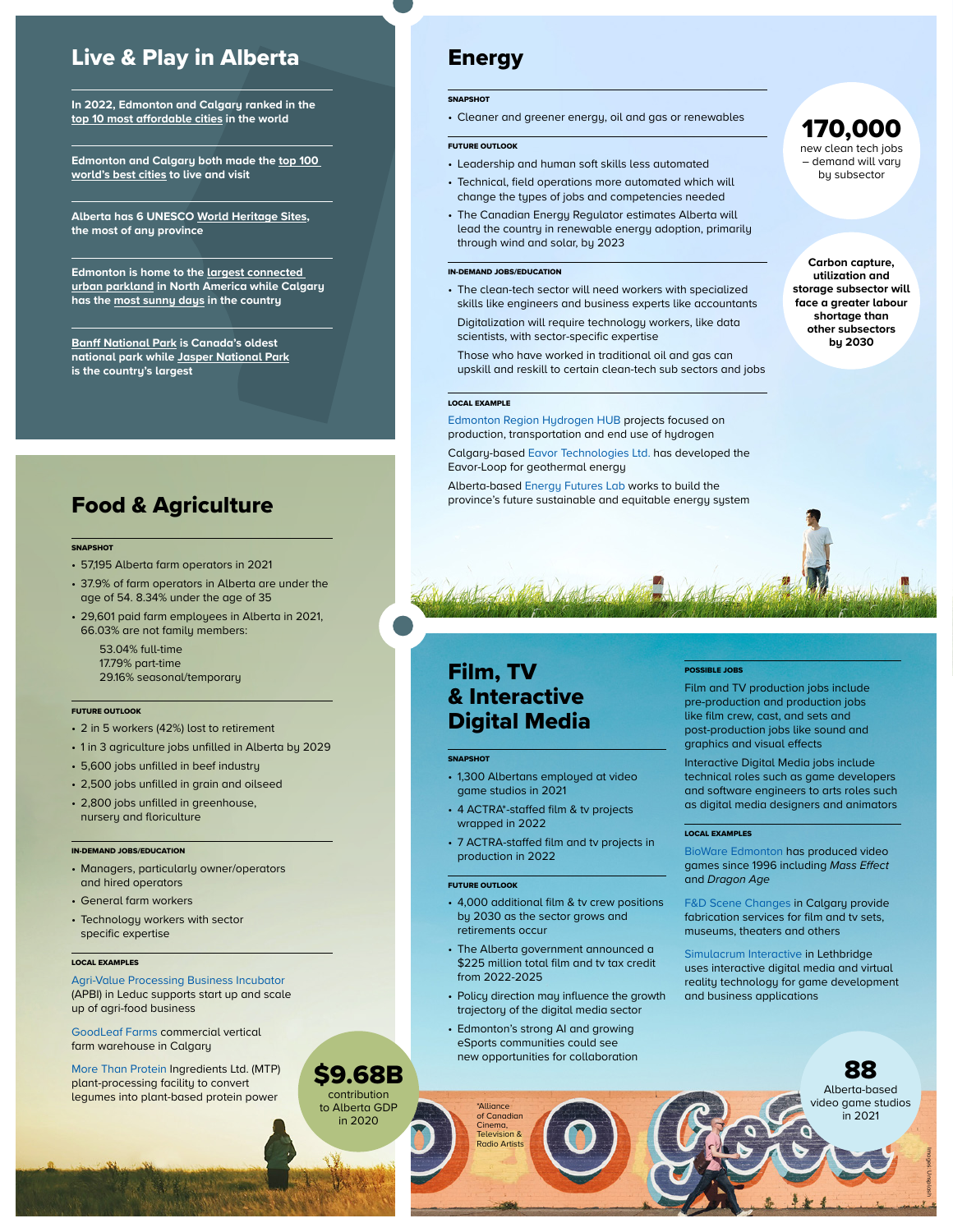## **What the data tell us**

#### **Diversification of the economy is well underway in Alberta**

Thousands of jobs in exciting new or changing sectors are already available, with more to be created over the next decades. Alberta expects future growth in the spotlighted sectors as well as the broader creative industries, aerospace, construction and global logistics. These sectors present longterm career potential for youth of all educational attainment levels to establish themselves and build a life in the province.

#### **Alberta needs a diverse, tech-savvy workforce**

Digitalization and automation will require individuals who understand how to work with ever increasing and improved technology. This integration of humans and machines does not require everyone to have a computer science degree to qualify for a job, but candidates should understand how technology helps to solve problems in whatever business sector they wish to work.

#### **Cross-training is the new imperative**

Functional roles such as sales and marketing, business analysis and development, information technology, administration and management are in high demand in all sectors. The best candidates for these jobs will have competencies in functional areas as well as the knowledge needed to use these competencies in a specific industrial sector. Students should consider combining courses toward a minor in different areas of study. Cross training for both functional and sectoral competencies can also be gained through work-integrated learning.

**Thousands of jobs in exciting new or changing sectors are already available, with more to be created over the next decades.** 

## **Conclusions**

Perceptions become reality when they are echoed in the social media feeds and conversations with friends and family that are a youth's main sources of information. The perception that Alberta's economy offers little to youth beyond a job in oil and gas may not reflect reality – but it is truth to youth in Alberta and in major centres across the country. Alberta has tens of thousands of jobs available, many in sectors that are very attractive to youth no matter what their level of education. Overcoming this perception will take a concerted effort by multiple stakeholders to broadcast Alberta's diverse stories to the world.

## **Recommendations**

#### **Governments at all levels**

- Improve the granularity, timeliness and availability of labour market information (LMI) and base the information on the competencies required for success.
- Introduce modern tools, including apps, to communicate Alberta's LMI to tech-savvy youth locally, provincially and internationally, while also ensuring that employers and educators understand the trends in labour market demand.

#### **Secondary school systems**

- Support students to build profiles of their interests and competencies.
- Overhaul Career and Life Management Curriculum to actively engage students in learning about the diverse sectors and job roles available in the Alberta economy and about the careers in which they may be most interested and successful.

#### **Post-secondary institutions and training providers**

- Encourage more students to pursue inter-disciplinary learning that develops functional competencies applicable in multiple sectors.
- Work with employers and governments to provide all students with experiential and work-integrated learning opportunities in rapidly changing and emerging sectors.
- Build capacity to provide life-long and life-wide competency development that reflects the needs of industry now and in future.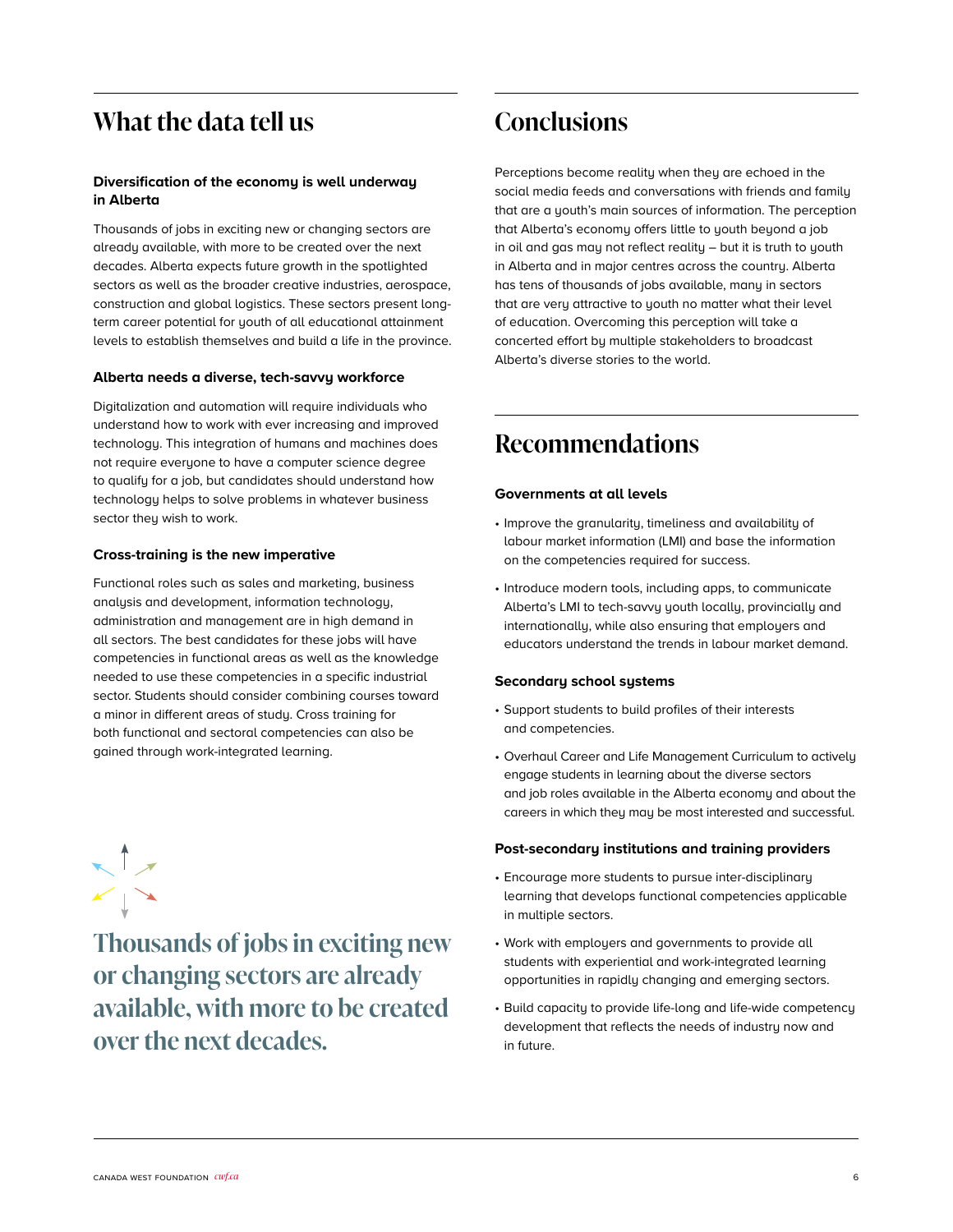#### **Employers**

- Engage youth in Alberta and across Canada in new ways through social media, at school and elsewhere about work in their industry sector, how to prepare for it, and what to expect from it.
- Develop community mentorship programs to help youth seed early networking and growth opportunities.
- Build more diverse and welcoming workplaces that attract and retain young talent with a wide range of lived experience.
- Clearly communicate labour market information in terms of competencies.

#### **Youth**

- Explore possible sectors and jobs of interest.
- Find ways to build competencies in sectors of interest through on-the-job training, internships, mentorships, etc. and reflect on learning achieved.
- Understand current competencies and competencies needed to build for the next stage in their career development.
- Develop life-long learning competencies and the flexibility and adaptability to take non-linear pathways in career development.

As the Alberta workforce development ecosystem works to solve the recent problem of youth talent attraction and retention, it will challenge the perceptions that youth currently hold and share with them the reality – that there are multiple, meaningful and increasingly diverse pathways to success within the province.

#### **Citations**

#### **MAIN BODY**

- $1$  Lane, Janet, Laverty, Stephany, and Dr. David Finch. 2022. Work to Live: Alberta youth mobility. Calgary: Canada West Foundation. [https://cwf.ca/](https://cwf.ca/wp-content/uploads/2022/03/CWF_WorktoLive_Report_MAR2022-1.pdf) [wp-content/uploads/2022/03/CWF\\_WorktoLive\\_Report\\_MAR2022-1.pdf](https://cwf.ca/wp-content/uploads/2022/03/CWF_WorktoLive_Report_MAR2022-1.pdf)
- ² Ibid
- <sup>3</sup> Ibid
- ⁴ Statistics Canada. [Table14-10-0023-01 Labour force characteristics by](https://www150.statcan.gc.ca/t1/tbl1/en/tv.action?pid=1410002301)  [industry, annual \(x 1,000\)](https://www150.statcan.gc.ca/t1/tbl1/en/tv.action?pid=1410002301)
- <sup>5</sup> Careers in Energy. "Labour demand outstripping labour supply in Canada's energy services sector." PetroLMI, November 25, 2021. https://careersinenergy.ca/news/labour-demand-outstripping-laboursupply-in-canadas-energy-services-sector/
- ⁶ EY Global Ltd. 2017. How can oil and gas fuel tomorrow as well as today? [https://assets.ey.com/content/dam/ey-sites/ey-com/en\\_us/topics/oil-and](https://assets.ey.com/content/dam/ey-sites/ey-com/en_us/topics/oil-and-gas/ey-bmc-oil-and-gas-survey-v11-web.pdf)[gas/ey-bmc-oil-and-gas-survey-v11-web.pdf](https://assets.ey.com/content/dam/ey-sites/ey-com/en_us/topics/oil-and-gas/ey-bmc-oil-and-gas-survey-v11-web.pdf)
- $7$  EY Global Ltd. 2017. How do we regenerate this generation's view of oil and gas?; [https://assets.ey.com/content/dam/ey-sites/ey-com/en\\_gl/](https://assets.ey.com/content/dam/ey-sites/ey-com/en_gl/topics/oil-and-gas/ey-how-do-we-regenerate-this-generations-view-of-oil-and-gas.pdf) [topics/oil-and-gas/ey-how-do-we-regenerate-this-generations-view-of-oil](https://assets.ey.com/content/dam/ey-sites/ey-com/en_gl/topics/oil-and-gas/ey-how-do-we-regenerate-this-generations-view-of-oil-and-gas.pdf)[and-gas.pdf](https://assets.ey.com/content/dam/ey-sites/ey-com/en_gl/topics/oil-and-gas/ey-how-do-we-regenerate-this-generations-view-of-oil-and-gas.pdf)

#### **INFOGRAPHIC**

#### **Artificial intelligence (AI) and High Tech**

Alberta Enterprise and PWC. 2021. 2021 Alberta Technology Deal Flow Study. [https://www.alberta-enterprise.ca/wp-content/uploads/2021/04/AEC-](https://www.alberta-enterprise.ca/wp-content/uploads/2021/04/AEC-Deal-Flow-Report-2021-April-21.pdf)[Deal-Flow-Report-2021-April-21.pdf](https://www.alberta-enterprise.ca/wp-content/uploads/2021/04/AEC-Deal-Flow-Report-2021-April-21.pdf)

CBRE Research. 2021. Scoring tech talent. [https://www.cbre.us/-/media/](https://www.cbre.us/-/media/cbre/countryunitedstates/us-research/major-reports/2021/scoring-tech-talent-media-folder/2021-scoring-tech-talent.pdf) [cbre/countryunitedstates/us-research/major-reports/2021/scoring-tech](https://www.cbre.us/-/media/cbre/countryunitedstates/us-research/major-reports/2021/scoring-tech-talent-media-folder/2021-scoring-tech-talent.pdf)[talent-media-folder/2021-scoring-tech-talent.pdf](https://www.cbre.us/-/media/cbre/countryunitedstates/us-research/major-reports/2021/scoring-tech-talent-media-folder/2021-scoring-tech-talent.pdf)

Hamoni, Rosina et al. March 2021. "Building Canada's future AI workforce: In the brave new (post-pandemic) world. Ottawa: Information and Communications Technology Council. [https://www.ictc-ctic.ca/wp-content/](https://www.ictc-ctic.ca/wp-content/uploads/2021/04/ICTC_Report_Building_ENG.pdf) [uploads/2021/04/ICTC\\_Report\\_Building\\_ENG.pdf](https://www.ictc-ctic.ca/wp-content/uploads/2021/04/ICTC_Report_Building_ENG.pdf)